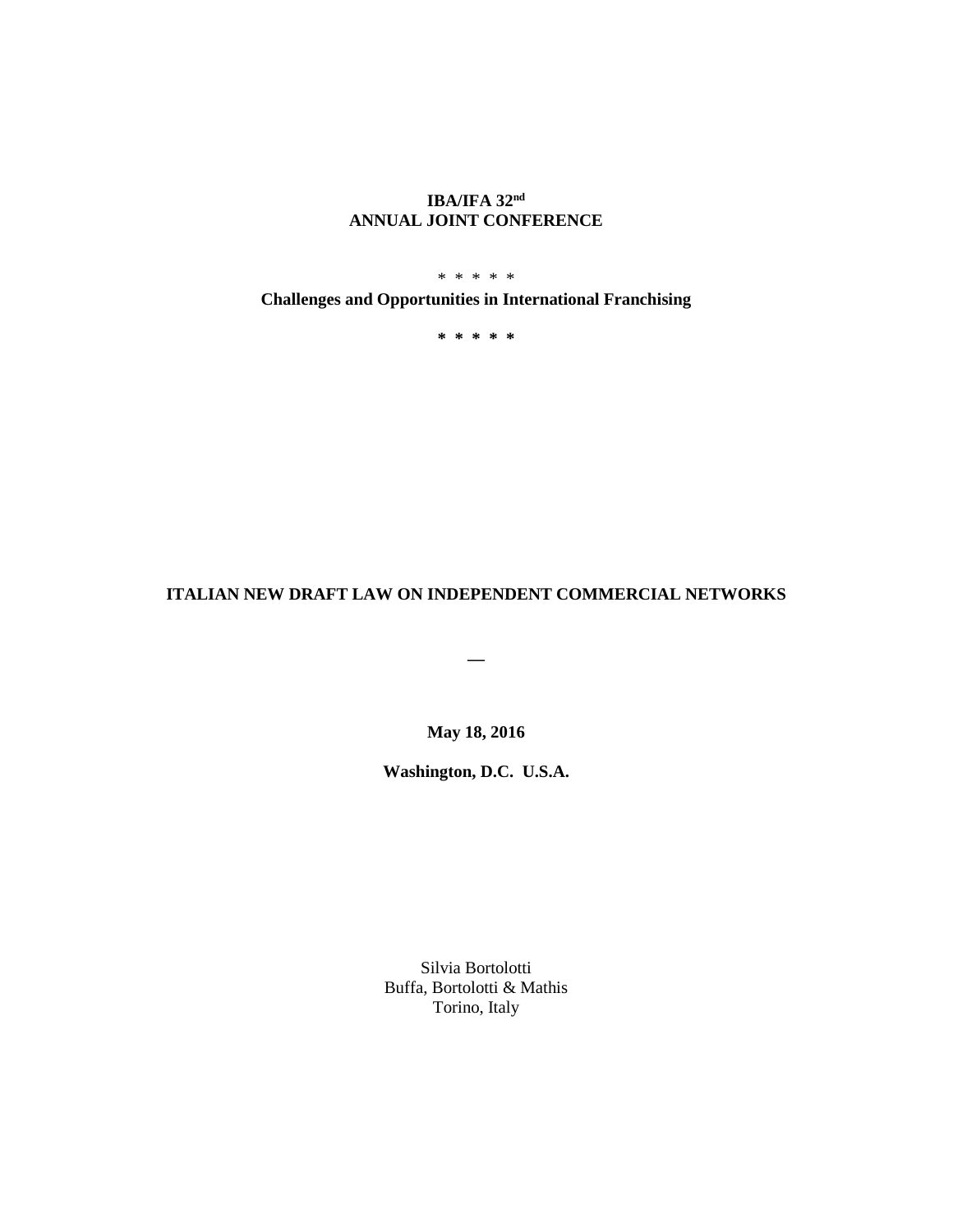# **Table of contents**

| Introduction                                         | 3              |
|------------------------------------------------------|----------------|
| 1. Scope of application                              | 3              |
| 1.1 Which type of contracts?                         | 3              |
| 2. Contents of the Draft Law                         | $\overline{4}$ |
| 2.1 Pre-contractual disclosure                       | $\overline{4}$ |
| 2.2 Information to be published in a public registry | $\overline{4}$ |
| 2.3 Information to be provided in the contract       | 5              |
| 2.4 Information to be provided by the member         | 5              |
| 2.5 Pre-contractual agreements                       | 5              |
| 2.6 Compulsory mediation                             | 5              |
| 3. Consequence of violation of the rules             | 6              |
| 4. Conclusions                                       | 6              |
|                                                      |                |

Biography of the author 7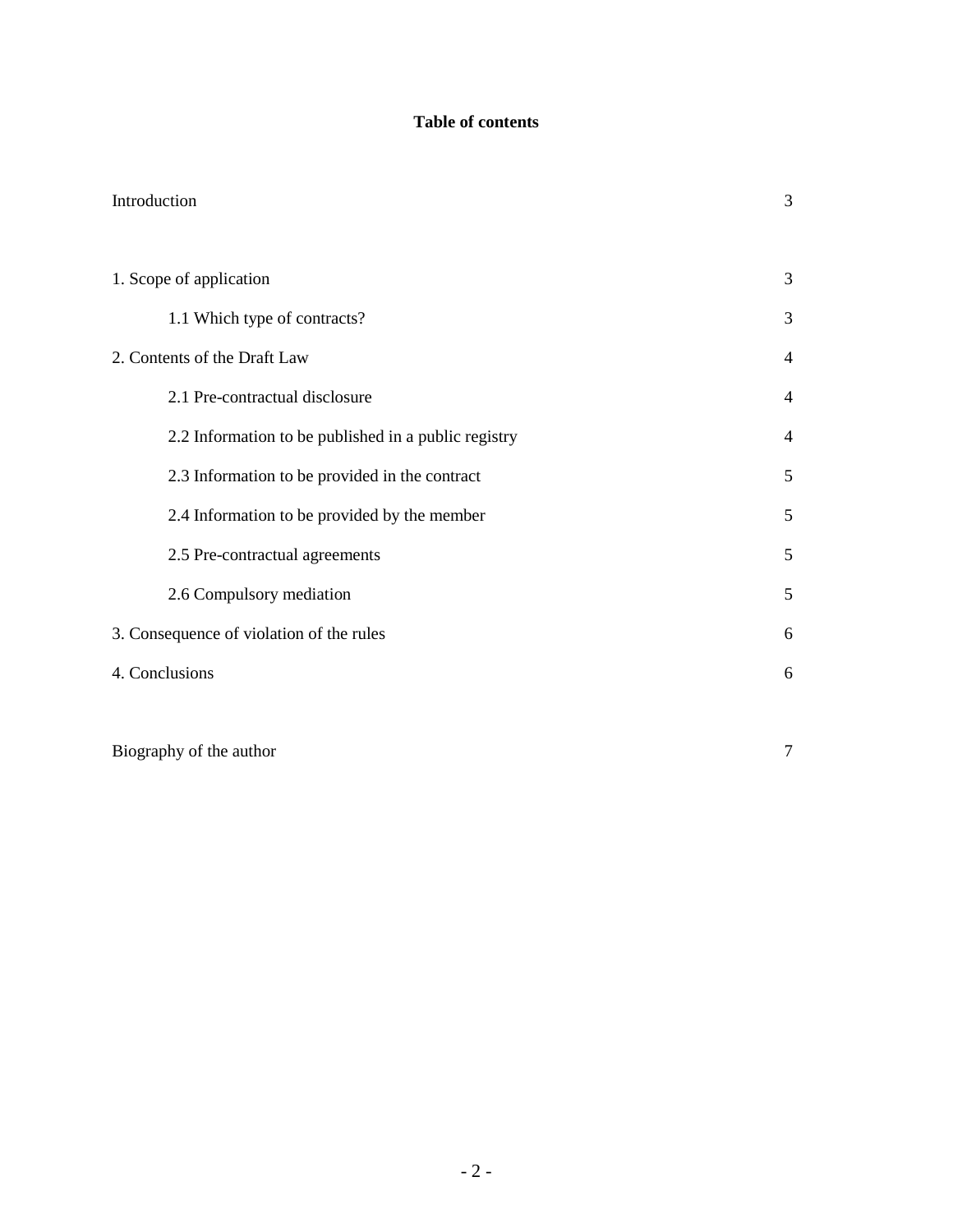#### **Introduction**

A draft law has been recently presented to the Italian Parliament that provides for new rules applicable to all independent commercial networks, for the distribution of products or services under a common name, brand, logo, trademark or sign (the "Draft Law").

The main purpose of the Draft Law is to protect companies and individuals, that become part of an independent commercial network, mainly by imposing upon the grantor an obligation to provide them with detailed pre-contractual information. Hence the pre-contractual disclosure obligation, which at present is provided only for franchising contracts, would be extended to any contract involving a commercial network, not only in the retail sector, but also at the wholesale level, in Italy.

The procedure of approval of the draft law is still long and it is not sure that, in the end, it will be approved in its original version. However, it is important to examine its main contents, because it seems to confirm a recent trend, which is growing in Europe, consisting in extending the protective approach provided for consumers also to entrepreneurs and companies, that should rather be conscious of the risks and choices adopted when negotiating and executing commercial contracts.

#### **1. Scope of application**

The definition of *"grantor/ owner of the commercial network"* provided by the Draft Law is very wide and it is as follows:

"*Any person or legal entity which carries out a business activity (..) and negotiates and concludes with third parties any type of contract admitted by law, for granting in common use, either for free or against payment, a name, brand, trademark, sign, or, anyway, the identifying logo of the activity, in order*  to involve the members in a network composed by members being economically and legally independent *and autonomous, within the national territory, at the aim of marketing specific goods or services and proposing to the members an exclusivity or semi-exclusivity agreement for the performance of their activities*".

#### **1.1 Which type of contracts?**

The Draft Law expressly excludes from its scope of application (i) franchising contracts falling within the scope of application of Italian Law 129/2004 (the Italian Franchise Law); (ii) commercial agency contracts, governed by Article 1742 *et seq.* of the Italian civil Code; (iii) contracts related to petrol stations; and (iv) other situations which are not relevant for the purposes of this paper (e.g. monopolies, fishers, farmers, etc.).

Therefore, the new rules will apply to all other possible contracts used for the creation or development of a commercial network, such as, for instance:

- distribution contracts (not only retail, but also wholesale);
- franchising contracts not falling within the scope of application of Law 129/2004 (e.g. not providing for payment of royalties);
- trademark licenses;
- area development and area representatives agreements (to the extent they do not fall under the application of the rules either on franchising or commercial agency); and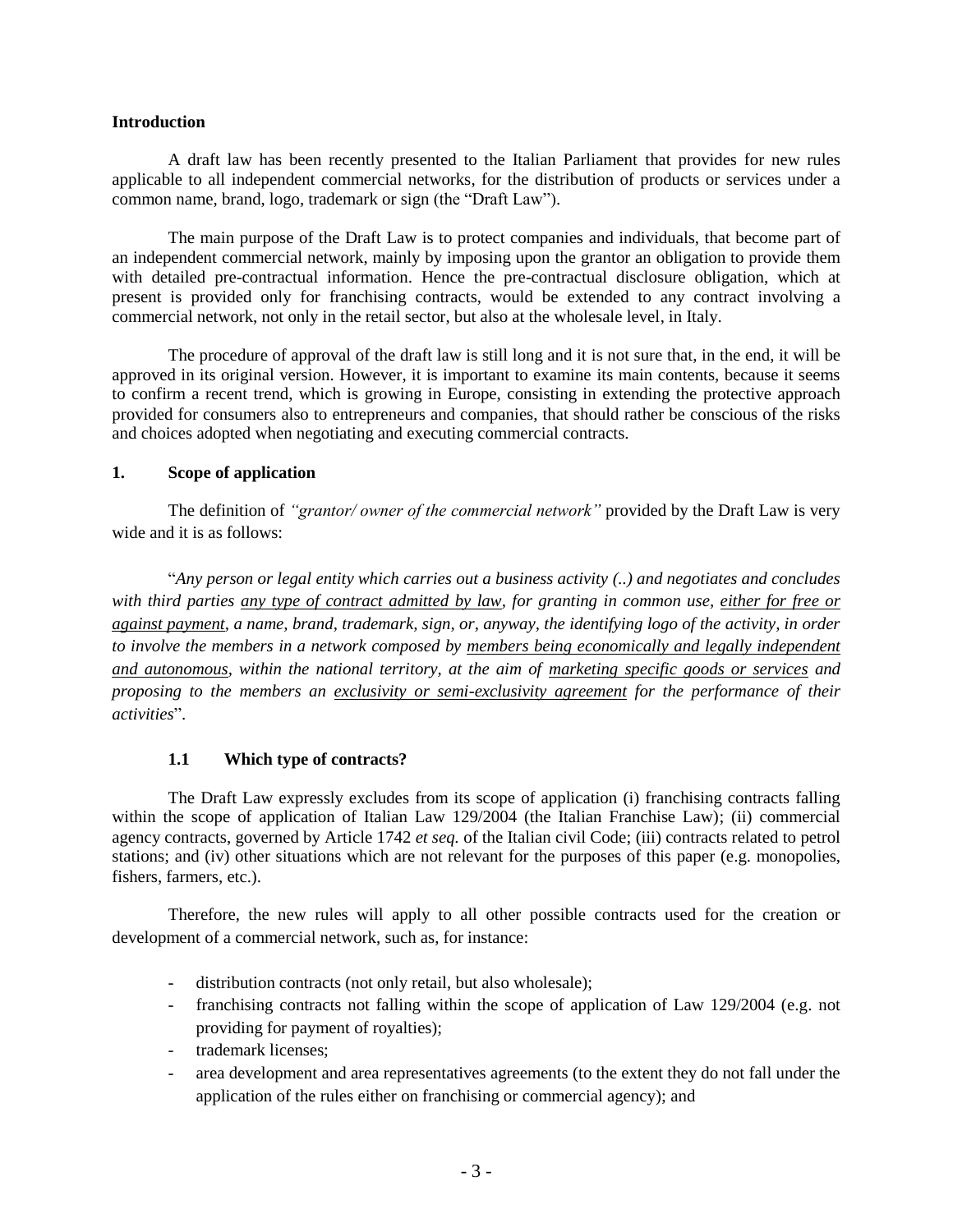- contracts for the sale of products and services through the Internet (as it has been confirmed to the author by the senator who presented the Draft Law).

## **2. Contents of the Draft Law**

## **2.1 Pre-contractual disclosure**

In addition to a general obligation of the parties to the agreement to provide each other with all the main and relevant information (and, for the grantor to justify any possible omission of requested information), at least thirty days before the signature of the contract, the grantor must provide the applying member (who has to issue a receipt) with a document which must include the following precontractual information:

- a complete copy of the contract to be signed;
- an estimate of the investment and expenses required for starting that specific activity (until the parties will have drafted together a business or other investment plan);
- all the main legal and fiscal data of the grantor's company and its financial statements for the three preceding fiscal years;
- all the relevant information regarding the trademark and its registration;
- not only the key elements of the activity to be performed, but also the experience of the grantor, describing the evolution and development of its system; the description of the current structure of the grantor's company and its organization chart, with the indication of the professional experience of the employees indicated therein for the last three years;
- a list of the current members of the network and of the outlets owned by the grantor, also mentioning the expiration date of all contracts with members of the network;
- the indication, year per year, of any changes in the members (and their location) during the preceding three years (or as from the start of the grantor's if this has occurred before), with a detailed description of the members who ceased and indication of the reason for termination of their contracts (expiry of the term, withdrawal or cancellation);
- a short description of any judicial or arbitral proceeding initiated by any members, third parties, or public authorities against the grantor, the members of its board of directors, or the employees indicated in its organization chart, which have ended for the three preceding years, related to the system of membership, , subject to compliance with the applicable provisions on privacy; and
- the text of any other contractual relationships entered into by the grantor with the network members, which are or could be attached to the membership contract (e.g. general conditions of sale).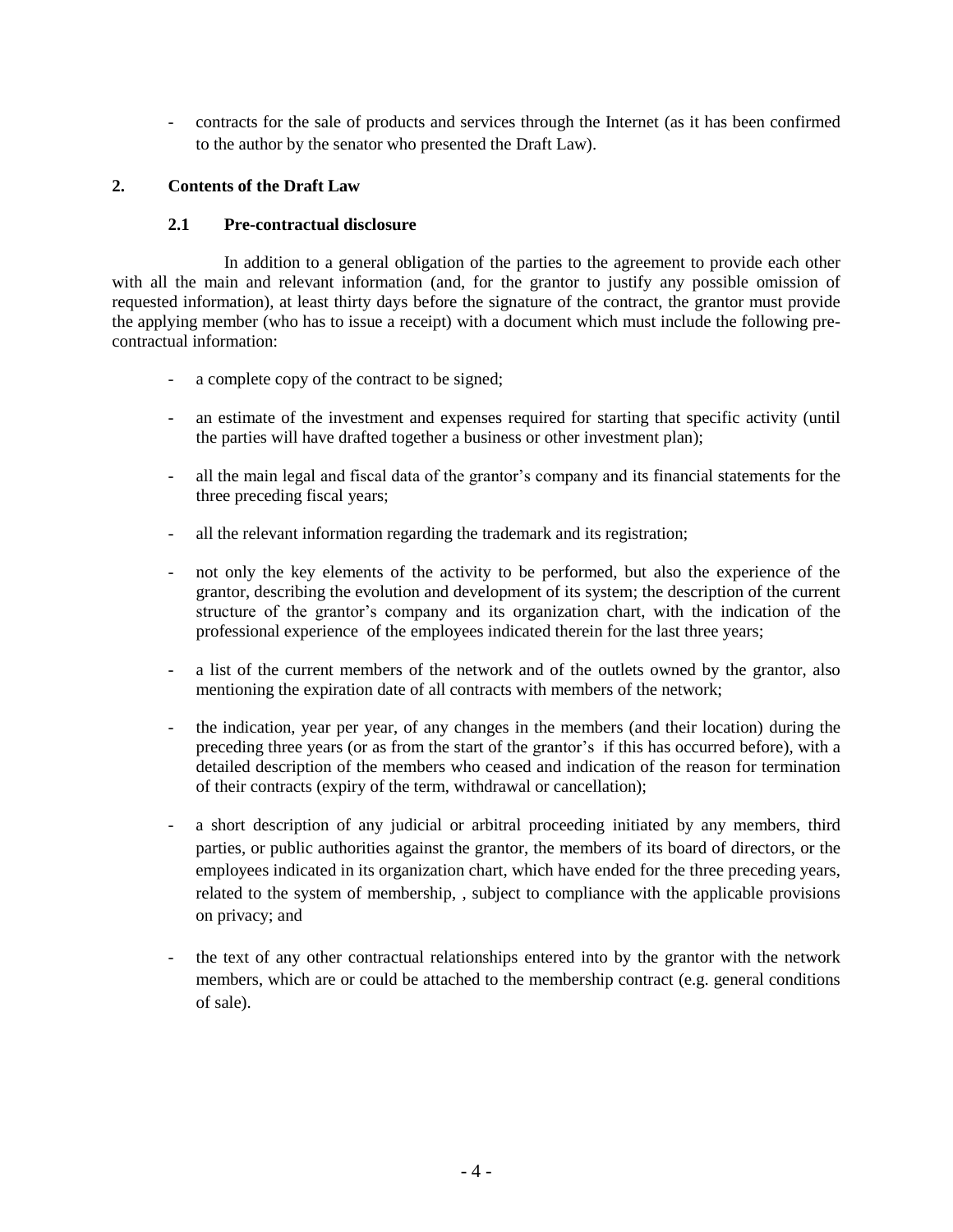The abovementioned rules will apply to commercial networks operating within the Italian territory. A specific regulation should be approved in order to be applied to grantors who, at the moment of signature of the relevant agreement, have developed commercial networks only abroad.

## **2.2 Information to be published in a public registry**

Within 30 days following the execution of any contract, the grantor must file such information with a public registry (*Repertorio delle notizie economiche e amministrative - REA),* together with the information concerning the trademark used in the network (with details concerning its registration, possible licenses etc.) as well as the type of activity performed. Afterwards, any modification or termination of such contractual relationships shall be reported by the grantor to that registry, within thirty days as from its occurrence.

Within the same term of thirty days following the signature of the agreement, the party who has joined the network must publish in the above mentioned registry the detailed information concerning the network and the contract signed, as well.

## **2.3 Information to be provided in the contract**

The contract between the grantor and the prospective member of the network must include a number of items of information specifically listed in the Draft Law, most of which is already provided for in the Italian Franchise Law (amount of investments, expenses, possible exclusivity, conditions for termination of the agreement, etc.).

In addition to those rules, the Draft Law requires to include in the text of the agreement a detailed program (regarding contents, duration and organization) of the initial training to be provided by the grantor (what if it is not contemplated?).

#### **2.4 Information to be provided by the member**

Following the signature of the agreement, the member of the network must provide all customers with information regarding its independent and autonomous position towards the grantor and some other specific information as provided by the Draft Law.

The Draft Law also provides for a general obligation of the member of the network (also extended to his collaborators and employees) to keep strictly confidential the contents of the activity which is the subject-matter of the agreement, even after the end of the contract.

## **2.5 Pre-contractual agreements**

Preliminary agreements are also governed in this text.

Any pre-contractual agreement must be executed in writing; otherwise, it is null and void.

Moreover, all the provisions indicated in the Draft Law as applicable to the final contract, shall also apply to such pre-contractual agreements, and the grantor shall provide the prospective member with all information concerning the purpose of the agreement and concerning any payment or deposit requested for whatever reason.

If the final contract is executed, any deposit that does not consist in a refund of expenses shall be paid back by the grantor or deducted from any eventual further costs borne by the member of the network.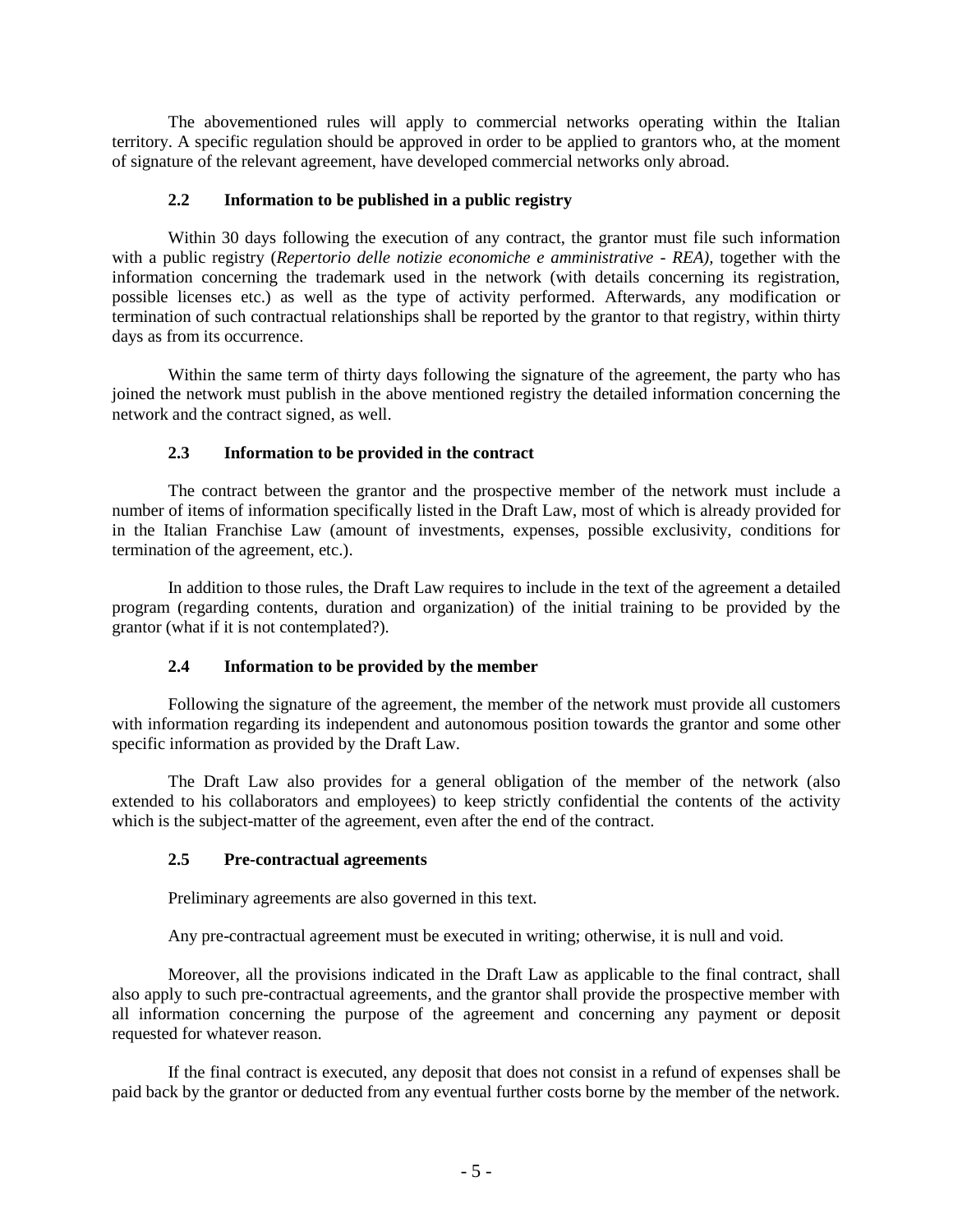Finally, the preliminary contract must specify its duration and provide for a termination clause.

#### **2.6 Compulsory mediation**

Before commencing any court proceeding or applying for arbitration in connection with the contract, the parties thereto must try to solve their disputes through a compulsory mediation procedure.

#### **3. Consequence of violation of the rules**

As it is also the case for the Italian Franchise Law currently in force (Law 129/2004), the Draft Law does not provide for any sanctions in case of violation of its rules. For instance, the Draft Law provides for a specific obligation of the grantor to provide commercial and technical assistance for the whole duration of the agreement; however no consequences are specified in the case in which such assistance is not provided.

In any case, since the Draft Law requires the written form *ad substantiam* both for the contract and for possible pre-contractual agreements, contracts not fulfilling such formality (or not including all the information that must be indicated in the relevant contracts, in writing) will be null and void.

Moreover, should a party provide false information, the other party would be entitled to claim the annulment of the contract (and possible damages, where due).

#### **4. Conclusions**

This Draft Law represents an attempt to overcome some of the deficiencies of the Italian Franchise Law and this effort could be appreciated (apart from the excess of bureaucratization and save possible improvements to be made with the help of companies and professionals more specifically involved in this field), if it was limited only to franchising contracts.

However, the decision to apply it to any possible contract used for joining commercial networks (including, for instance, contracts with distributors at the wholesale level or with e-tailers) is in the author's view strongly criticisable.

In fact, it is certainly important to protect individuals who do not have a specific commercial experience from possible unlawful behaviours and abuses of grantors/franchisors: for instance, there are several court decisions in Italy regarding cases of franchisors who induced individuals without previous commercial experience to join a network that, in the end, resulted to be non existent, or not supported by the necessary assistance by the franchisor.

On the contrary, such protection would not be justified when dealing with companies or entrepreneurs having a solid experience and a contractual strength that in some cases could even be stronger than that of the grantor. In those cases, the contractual relationship may become excessively unbalanced in favour of the party joining the network, which could take advantage, or even abuse, of its position.

This tendency to extend a specific protection created for very unbalanced situations (such as those with consumers) to commercial agreements that should be governed by the general principle of freedom of contracts was recently followed also by the European Commission in the draft European Contract Law and was strongly criticized by business, for the same reasons as mentioned above.